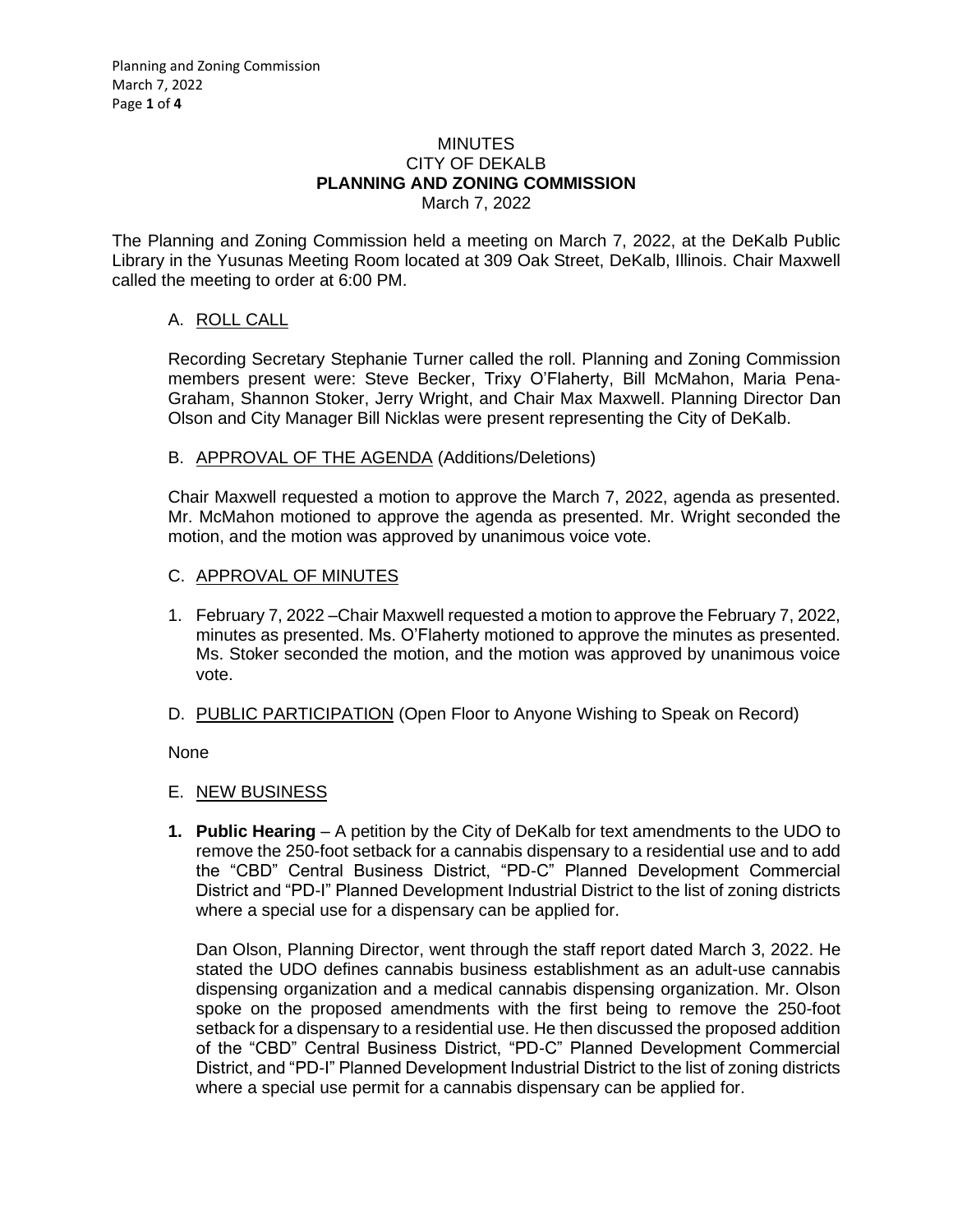Mr. Olson explained the proposed amendments will expand the areas in which a dispensary can be located while still protecting the public health, safety, and welfare. He talked about the dispensaries being well regulated by the State and City and they act like a pharmacy, so adding these to the CBD District would be appropriate. Mr. Olson stated the proposed amendment is to add the CBD, PD-C and PD-I Districts to the list of districts where a cannabis dispensary can apply for a special use. He stressed sites zoned as a planned development have ordinances specifically for that site and would need to be checked for any restrictions.

Mr. Olson addressed the second proposed amendment which is the removal of the 250-foot setback for a cannabis dispensary to a residential use. Mr. Olson discussed the history on the regulations for setbacks for dispensaries. He noted in 2015 the original regulation required a 1,000-foot setback from residential areas and an amendment in 2019 reduced the setback to 250 feet. He added there are existing regulations for cannabis establishments in the UDO addressing safety provisions including hour restrictions, security plans, and other measures.

Mr. Olson provided the Commission with maps showing the current areas a cannabis dispensary could be located with the current 250-foot setback to residential, and a map with potential locations removing the 250-foot setback regulation. He said the maps show an increase for potential dispensary locations with the removal of the setback. He reminded the Commission that dispensaries would require a special use permit, so a hearing in front of the Commission would be required along with neighborhood notification.

Mr. Olson advised the City recommends approval of the proposed text amendments.

Chair Maxwell asked if there were any comments or questions from the Public, in which there were none.

Chair Maxwell asked if there were any comments or questions from Commission members.

Mr. Wright inquired on the current revenue of dispensaries in the City of DeKalb. Mr. Olson replied there are currently no dispensaries in the City of DeKalb. He added there are a few locations approved from a zoning standpoint, one being on Peace Road, and another on West Lincoln Highway in the Junction Shopping Center, which is waiting on State approval.

City Manager Nicklas gave background regarding the State statute legalizing cannabis and added as a part of the law, the State was split into regions with each one being allocated a certain number of licenses. The City of DeKalb is in a region including eight counties with only three licenses being allowed in the region. He added the State allowed for a total of 185 licenses which have already been awarded and there is a pending lawsuit on this matter.

Chair Maxwell made a comment the City should want to make ourselves as inviting as possible due to the low number of licenses permitted in our region.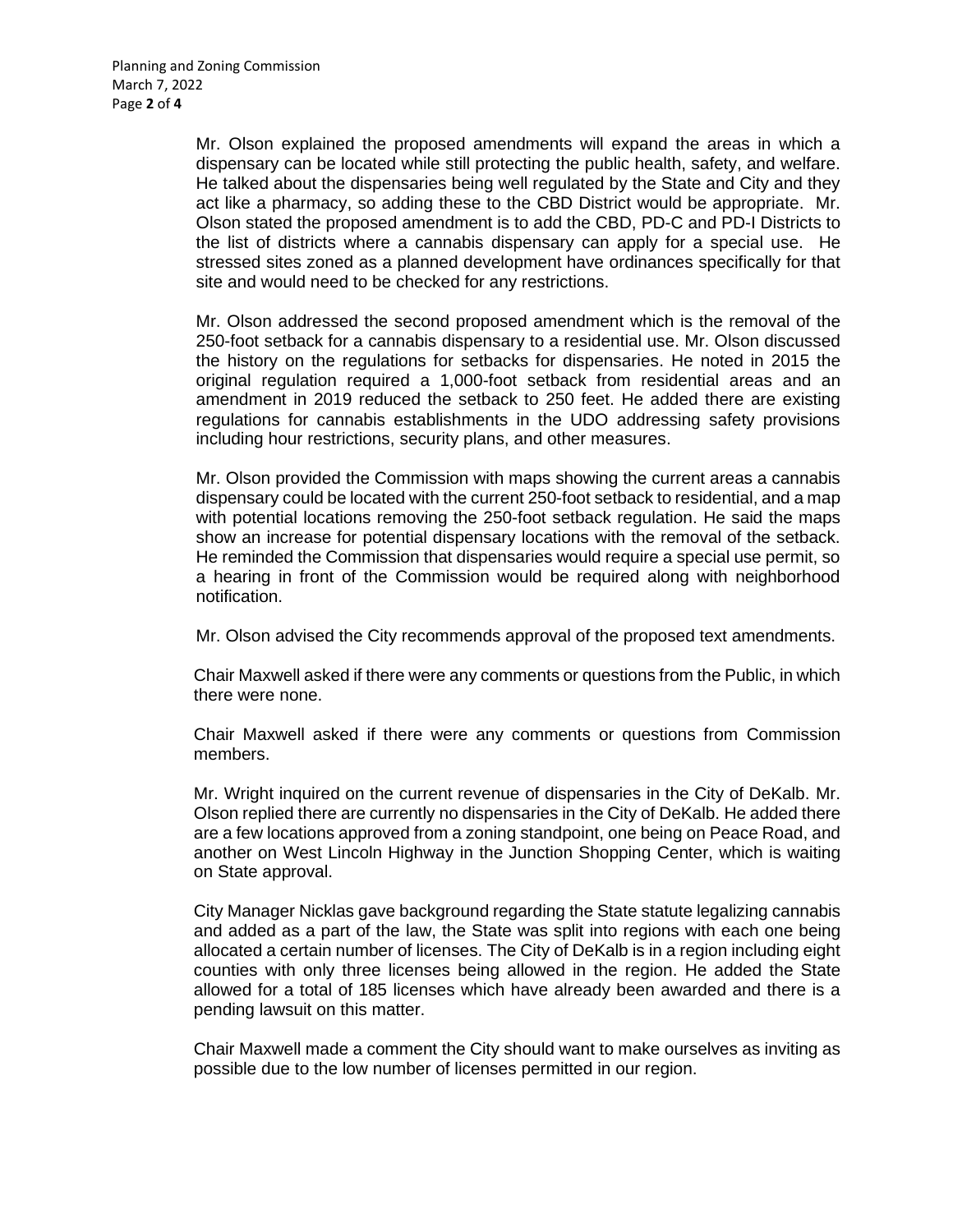Mr. Nicklas added the region DeKalb is in includes counties to the north and northwest that have low populations so the chance of a dispensary coming to DeKalb seems good.

Chair Maxwell asked if the City is notified when a license is applied for in our region. Mr. Nicklas replied the City is not notified when a license is applied for.

Ms. Stoker questioned a difference in the current dispensary location map versus the proposed dispensary location map. She wondered why areas disappear from the proposed map if the proposed amendments are to open more locations. Mr. Olson explained the current map shows locations with the 250-foot setback regulation where the proposed map shows locations removing the setback regulation. He said he did not go through each location on the map and the intent was to show by removing the 250-foot setback, the available opportunities increased.

Mr. Becker commented the biggest increase seems to be on Lincoln Highway. Mr. Olson stated the potential increases were mainly in the downtown area, along Lincoln Highway, Sycamore Road, and South 4<sup>th</sup> Street.

Ms. Stoker asked if the area is showing as a possible location on the current map will the be a possible location on the potential map as well. Mr. Olson answered it generally should be.

Ms. Pena-Graham inquired if tonight's proposal is similar in other cities. Mr. Olson explained many other cities have setback regulations that vary.

Mr. McMahon questioned the addition of cannabis dispensaries in the downtown area (CBD) and noted a concern about it. Mr. Olson reiterated each request would require a special use permit which would bring any proposal to the Commission to determine if the proposed location was a good fit or not.

Chair Maxwell told the Commission he is impressed with the State regulations for opening a dispensary. Mr. Maxwell is amazed at the levels of security and governance to be able to operate a cannabis dispensary.

Mr. Becker inquired on a regulation for a secured rear entrance for any proposed location. Mr. Olson responded that all previous regulations are still in effect.

Ms. O'Flaherty moved that the Planning and Zoning Commission recommend to the City Council approval of the text amendments to the Unified Development Ordinance regarding cannabis business establishments as indicated in Exhibit A of the staff report.

Ms. Stoker seconded the motion.

A roll call vote was taken. Mr. Becker- Yes, Ms. O'Flaherty – Yes, Mr. McMahon – No Ms. Pena-Graham-Yes, Ms. Stoker-Yes, Mr. Wright- Yes, Chair Maxwell-Yes. Motion Passed 6-1-0.

### F. CONSDERATIONS